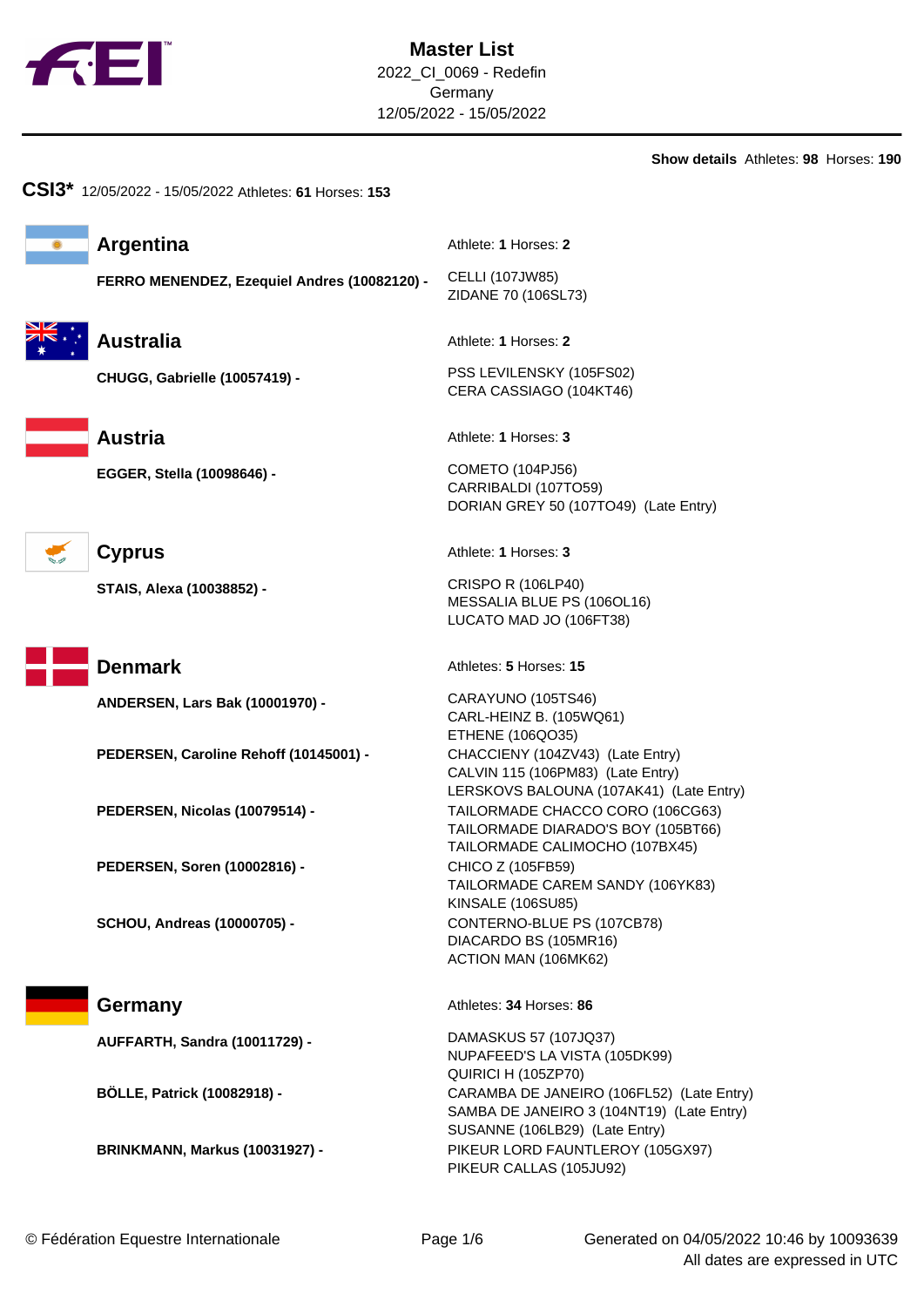

| <b>BRUHNS, Robert (10067673) -</b>                                                              | DSP GREAT PRINCESS (106NJ53)<br>GRADUATE HBC (106SB23)<br>CONTO BLANCO 2 (106MN25)                              |  |  |
|-------------------------------------------------------------------------------------------------|-----------------------------------------------------------------------------------------------------------------|--|--|
| DIEDERICHSMEIER, Julie Mynou (10011061) -                                                       | CHOCCOLOCA (106PC25) (Late Entry)<br>QUICK AND FLY (107JS15) (Late Entry)                                       |  |  |
| DITTMER, Rene (10068734) -                                                                      | <b>FARRERO (105FZ98)</b><br>BURLINGTON RIVERLAND (105DY68)<br>DONALD 550 (104ZW57)                              |  |  |
| <b>FUNDIS, Stefan (10076494) -</b>                                                              | DJAMALL (106UM73) (Late Entry)<br>DREAMER (105OV51) (Late Entry)                                                |  |  |
| <b>GRANDKE, Isabelle (10118805) -</b>                                                           | QUUKSKE Z (105KG87)<br>LET'S FETZ 9 (105LN78) (Late Entry)                                                      |  |  |
| <b>HASSMANN, Felix (10006451) -</b>                                                             | GSI PIT PERIGUEUX (106FM35)<br>SIG BLACK PANTHER (105TP94)<br>SIG WINTER SOLDIER (104LY66)                      |  |  |
| <b>HASSMANN, Toni (10000521) -</b>                                                              | MAICON (104TF77) (Late Entry)<br>SEA COAST CONBALET (105YI91) (Late Entry)<br>TOP GUN SR (106QB78) (Late Entry) |  |  |
| <b>HEINEKE, Simon (10100092) -</b>                                                              | CHAIRMAN 20 (104DB96) (Late Entry)<br>ALINA 440 (103XR47) (Late Entry)<br>EARLY BIRD (106EN67)                  |  |  |
| <b>HÜNICKE, Sven Gero (10106913) -</b>                                                          | CEDRIC 83 (105VL36) (Late Entry)<br>DEVITO 27 (106FQ38) (Late Entry)<br>MASTERMIND RL (106ZY63) (Late Entry)    |  |  |
| KLEIS, Thomas (10002926) -                                                                      | DONNA LOTTCHEN (106AB86) (Late Entry)                                                                           |  |  |
| KÖHLBRANDT, Torben (10008312) -                                                                 | HAPPY TIME (105RX64)                                                                                            |  |  |
| KÖLZ, Michael (10034781) -                                                                      | CELLATO (106CB50)                                                                                               |  |  |
|                                                                                                 | LEXIE GREY (105PN07) (Late Entry)                                                                               |  |  |
|                                                                                                 | QUINN LORD (107LT47) (Late Entry)                                                                               |  |  |
| <b>KUTSCHER, Marco (10002137) -</b>                                                             | AVENTADOR S (106OA30)                                                                                           |  |  |
|                                                                                                 | CARRIADO (106TF25)                                                                                              |  |  |
|                                                                                                 | LASTRUP 4 (107FM51)                                                                                             |  |  |
| LAHDE, Harm (10092840) -                                                                        | BRAVEHEART JUMP (105XW97)                                                                                       |  |  |
|                                                                                                 | MR.CALANDO (105XD41)                                                                                            |  |  |
|                                                                                                 | OAK GROVE'S COMMANDER BOND (106LD54)<br><b>KRUIMEL (105ST98)</b>                                                |  |  |
| LUTHER, Jesse (10057278) -<br>MEYER-ZIMMERMANN, Janne Friederike (10001705) CHESMU KJ (105WO24) |                                                                                                                 |  |  |
|                                                                                                 | CHAKA CHAKA 3 (106GZ50)                                                                                         |  |  |
|                                                                                                 | MESSI VAN 'T RUYTERSHOF (105UG39) (Late Entry)                                                                  |  |  |
| NAEVE, Robin (10118351) -                                                                       | CARLITO H (107BW15)                                                                                             |  |  |
|                                                                                                 | CASALIA R (105YW82) (Late Entry)                                                                                |  |  |
| NAGEL, Carsten-Otto (10000540) -                                                                | DRUMILLER TRUE BLUE (106E189)                                                                                   |  |  |
|                                                                                                 | ESTELLE IV (106QR44)                                                                                            |  |  |
|                                                                                                 | GK CURACAO (106PF79)                                                                                            |  |  |
| NAGEL, Paula (10281484) -                                                                       | CARMEN 289 (107TT15) (Late Entry)                                                                               |  |  |
|                                                                                                 | CLEVERMATE SG (107TT34) (Late Entry)                                                                            |  |  |
| <b>OSTERHOFF, Zoe (10089197) -</b>                                                              | IT'S A MIRACLE (106PD27)<br>JAGUAR KING WD (107GX99)<br>DJINN DE RIVERLAND (106FQ65)                            |  |  |
| RIESKAMP - GOEDEKING, Tim (10008724) -                                                          | COLDPLAY (104YR77)                                                                                              |  |  |
|                                                                                                 | IB CHICA (106PK98)                                                                                              |  |  |
|                                                                                                 | ZINANO G (106YI28)                                                                                              |  |  |
| RÜDER, Hans Thorben (10001549) -                                                                | DAKOTA (105YG96) (Late Entry)                                                                                   |  |  |
|                                                                                                 | MY KIWI (105TH32) (Late Entry)                                                                                  |  |  |
|                                                                                                 | SINGU (104ZB87) (Late Entry)                                                                                    |  |  |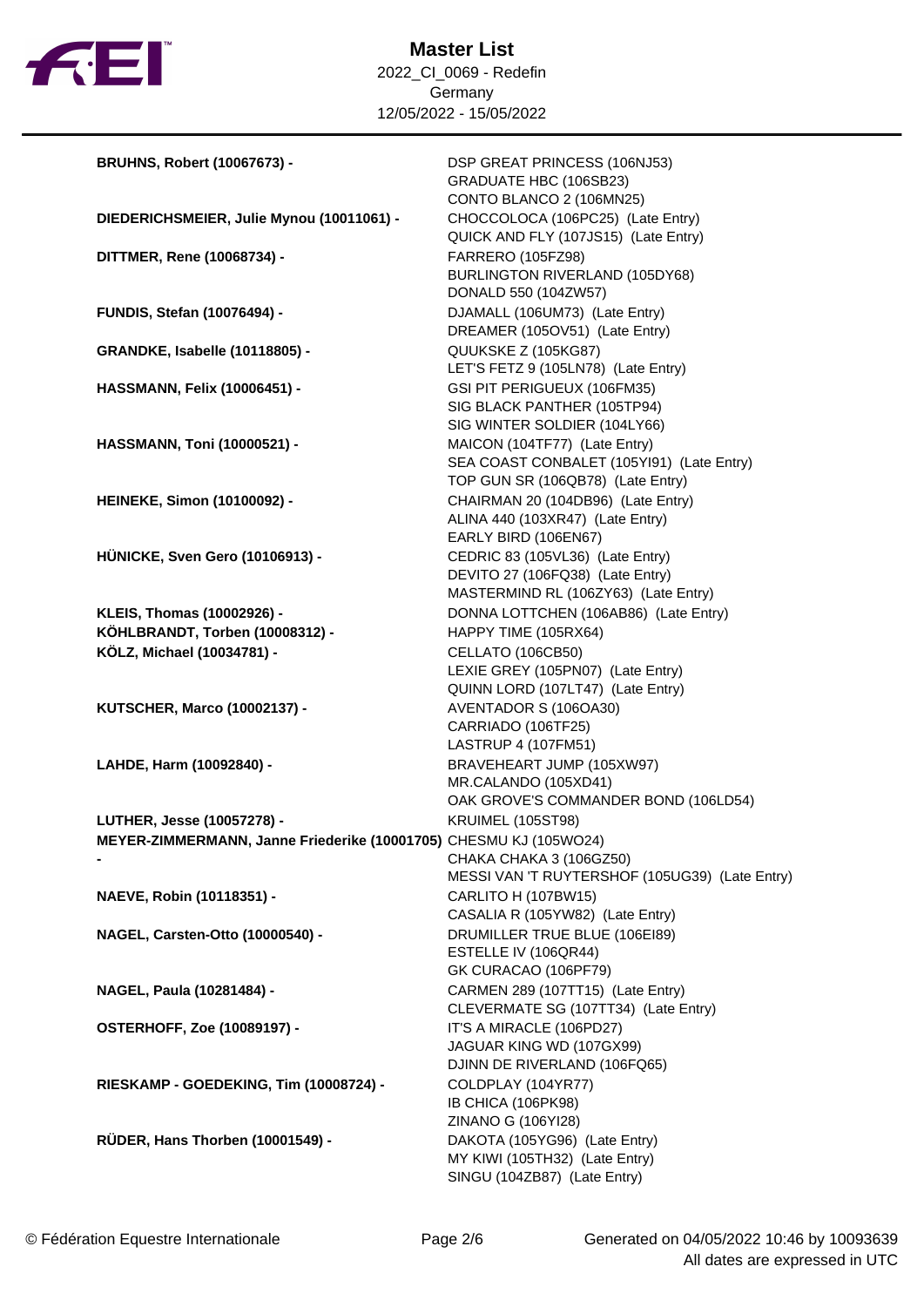

**RÜDER, Mathies (10159055) -** BON TON (106WF35) (Late Entry)

**THIEME, Andre (10000682) -** CONTADUR (105HQ17)

**UNTERLANDSTÄTTNER, Stefan (10030909) -** CARUSO (105YG40) (Late Entry)

**WASCHER, Christin (10092454) -** QUINCY 200 (106EI03) **WULSCHNER, Benjamin (10047301) -** BANGKOK GIRL PP (103VZ75)

**LÁZÁR JR., Zoltán (10071659) -** DIABLO (106LL48) (Late Entry)

**ALLEN, Kellie (10057095) -** QUEL FILOU 16 (105UD06) **DUFFY, Michael G (10075553) -** BORELLI T (107LI94)

FOR FREEDOM EKT (106JV11) (Late Entry) **RÜPING, Philip (10002535) -** CASTLEFIELD CORNELIOUS (105KI20) BALOUTAIRE PS (105ZB82) MISS CHACCO PS (106YP48) (Late Entry) CRAZY GIRL V (105NH31) DSP CALLAS (106YH79) **TIMMER, Lasse (10092000) -** CASSUS BOY M (106OF92) (Late Entry) QUIXX 2 (106ZY27) (Late Entry) COCO JAMBO B (106QD09) (Late Entry) CASSATA 3 (105EP79) (Late Entry) DAYDREAM (105HI95) (Late Entry) **VOGEL, Richard (10076886) -** CEPANO BALOUBET (107CC83) CARACHO (107OJ31) PRIEURE (105DL49) SIENNA 68 (106WW85) **WULSCHNER, Holger (10000558) -** CHAMPIONS LEAGUE 11 (107BR94) DIAMANT DE PLAISIR (106FC23) (Late Entry) QUANTICO 33 (106XU90) (Late Entry)

**Hungary** Athletes: 2 Horses: 4

**KRUCSÓ, Balázs (10011487) -** CHACCO'S GIRLSTAR (106SE12) (Late Entry) CAJA 38 (105ZO59) (Late Entry) CANDIDE (106EE77) (Late Entry)

**Ireland** Athletes: **2** Horses: **4** 

CLITSCHKO 17 (106PP11) DPS REVERE (106EV13)

**Japan** Athlete: **1** Horses: **3** 

**SATO, Eiken (10004039) -** HOLANDA VDL (106KQ82) PIXEL-K VAN'T KATTENHEYE (106UD45) SAPHYR DES LACS JRA (103SR10)

**Mexico** Athlete: **1** Horse: **1** 

**O'FARRILL, Lorenza (10002031) -** QUEENS DARLING (103QH54)

**Netherlands** Athletes: **5** Horses: 13

**BONHOF, Kars (10090400) -** HERNANDEZ TN (106DT12) (Late Entry) CHAPEAU (106DT05) (Late Entry) **GREVE, Willem (10003080) -** GRANDORADO TN (105JJ19) HIGHWAY M TN (106DT10)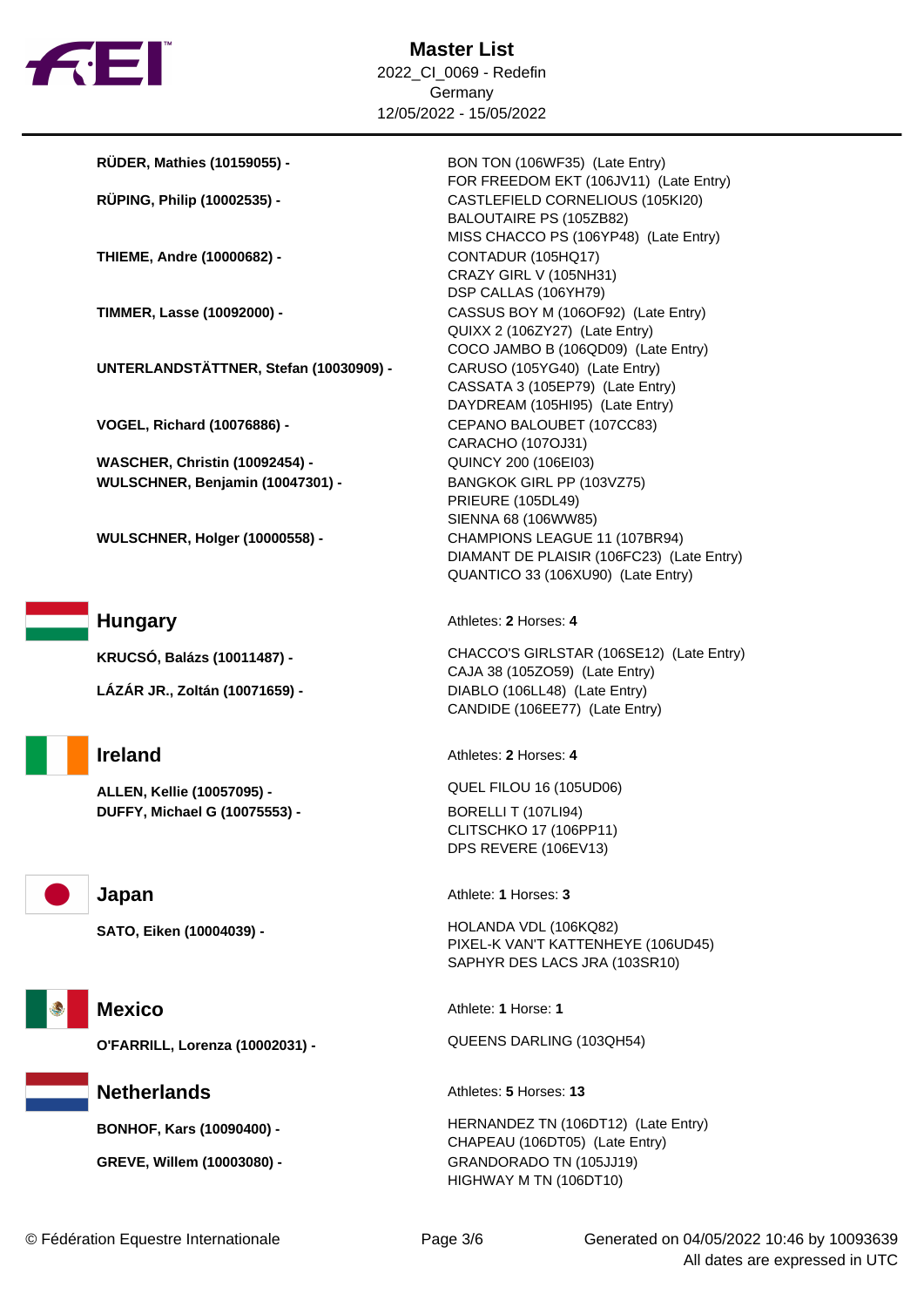

**HOEKSTRA, Hessel (10118298) -** FAMARILOMA (105BZ14) ICOON VDL (106XB57) HELSINKI (106CJ06) **RAIJMAKERS JR, Piet (10010870) -** HAYA (106XC48) VAN SCHIJNDEL'S GALETTO (106QU06) VAN SCHIJNDEL'S GLADSTONE (105TV36) **VAN HEEL, Arne (10006735) -** DEIKIRA (106GI28) INCHIDEE TARPANIA (106IV56) DINKI WINKY TH (107NE06) (Late Entry) **Poland** Athlete: **1** Horses: **2 ORSCHEL, Cassandra (10016924) -** DACARA E (105FI19) BOOMER (106FM28) **Sweden** Athletes: 4 Horses: 11 **BENGTSSON, Rolf-Göran (10000427) -** CASSILANO JMEN (104RV32) (Late Entry) LYJANAIR (106OY74) (Late Entry) **EMANUELSSON, Emma (10007902) -** CENTICCO PEARL (105YL75) (Late Entry) STAKANTURA (105YL69) (Late Entry) CANBELLA BLUE PS (106VB21) (Late Entry) **JOHANSSON, Ebba (10057078) -** DANILO (106QS93) CHACCO'S WHIZZ KID (107CM95) QUIRINUS 27 (106XH83) **MARTINSEN, Karin (10077662) -** PB PORTOFINO (104WH47) TAILORMADE CONCHA BALOU (106SV11) TAILORMADE CINGMARA PS (106YL01) **Switzerland** Athlete: **1** Horse: **1 HASSMANN CROTTA, Clarissa (10000998) -** BADAEDOS JK (106OI98) (Late Entry) **United States of America** Athlete: 1 Horses: 3 **REID, Chloe (10079598) -** LUIS P (105LC97) SOUPER SHUTTLE (105WE32) CROSSOVER 4 (106FT33)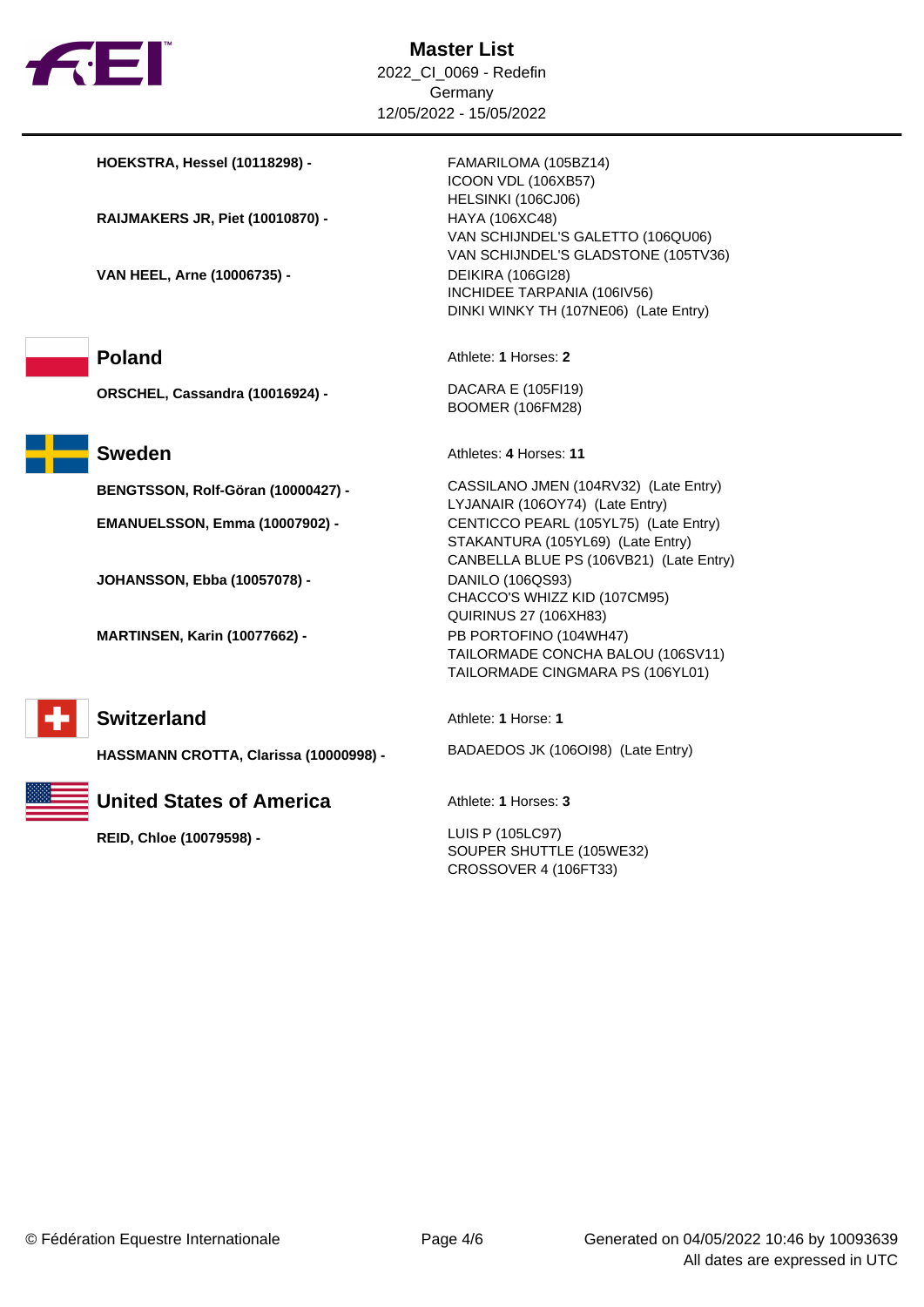

## **CSIYH1\* incl. 8yo** 12/05/2022 - 15/05/2022 Athletes: **37** Horses: **37**



**Argentina** Athlete: **1** Horse: **1** 

**FERRO MENENDEZ, Ezequiel Andres (10082120) -** CENTOPIA (107HT98) (Late Entry)

$$
\mathcal{L}_{\mathcal{A}}
$$



**ANDERSEN, Lars Bak (10001970) -** NOLA 9 (107KC29)

**AUFFARTH, Sandra (10011729) -** COMCADOR OLD (107JQ30) **BÖLLE, Patrick (10082918) -** KANNANDRO HB (107HM85) (Late Entry) **BRINKMANN, Markus (10031927) -** PIKEUR COLE'S BALOU (107QH87) **BRUHNS, Robert (10067673) -** CANDERAS (107JK88) **DITTMER, Rene (10068734) - <br>GRARDJE (107CN87) GRANDKE, Isabelle (10118805) -** CORLESTAN RP (106SJ12) (Late Entry) **HASSMANN, Felix (10006451) -** CASPIAN GD (107ET95) **HEINEKE, Simon (10100092) -** COMIC 14 (107ET72) (Late Entry) **HÜNICKE, Sven Gero (10106913) -** CHANIO (106ZV34) (Late Entry) **KLEIS, Thomas (10002926) -** LA CONTESSA (107LP75) (Late Entry) **KÖHLBRANDT, Torben (10008312) -** GANZ BRAUN VEC (107OR57) **KÖLZ, Michael (10034781) -** AUBREY DRAKE GRAHAM (107FT25) (Late Entry) **KUTSCHER, Marco (10002137) -** KARAJAN (107FI87) **LUTHER, Jesse (10057278) -** CADENT (107MG96) **MEYER-ZIMMERMANN, Janne Friederike (10001705)** BALOUGRANA (107IC50) **-** 

**NAGEL, Carsten-Otto (10000540) -** CORNETTINA HB (107PL34) **RIESKAMP - GOEDEKING, Tim (10008724) -** CELLY 34 (107IT94) **RÜPING, Philip (10002535) -** MEDARCO PS (107EN96) (Late Entry) **TIMMER, Lasse (10092000) -** ZENSATION (107QV46) (Late Entry) **WASCHER, Christin (10092454) -** DEBBY T (107PO87) **WULSCHNER, Benjamin (10047301) -** DOOM SR (107IU56) **WULSCHNER, Holger (10000558) -** CHAPEAU PB (107BR93) (Late Entry)



**ALLEN, Kellie (10057095) -** FAERY QUEEN (107GX42)



**SATO, Eiken (10004039) -** BALOUTON PS (106ST13)

**Cyprus** Athlete: **1** Horse: **1 STAIS, Alexa (10038852) -** CORNET'S PEZI (106UM97) **Denmark** Athletes: **2** Horses: **2** 

**PEDERSEN, Caroline Rehoff (10145001) -** SOENDERVANGS UNIKUM (106TC85) (Late Entry)

Germany **Athletes: 23 Horses: 23** Horses: 23

**MÖLLER, Jörg (10029574) -** MISTER ZINEDINE (106XM17) (Late Entry)

**Ireland** Athlete: **1** Horse: **1** 

**Japan** Athlete: **1** Horse: **1**